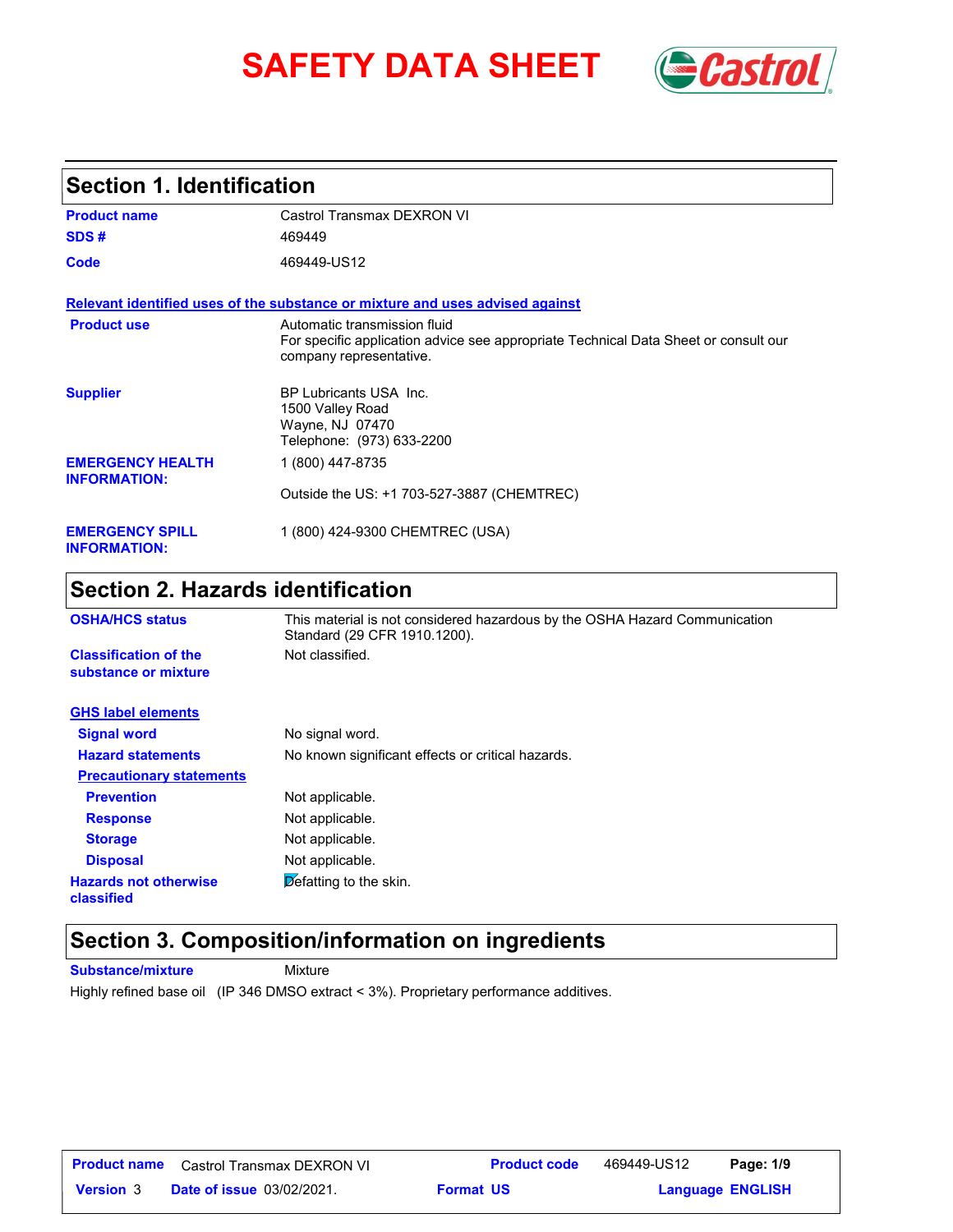### **Section 3. Composition/information on ingredients**

| <b>Ingredient name</b>                                                                                                                                                                                                                                                                                                                             | <b>CAS number</b>                       | $\frac{9}{6}$                    |
|----------------------------------------------------------------------------------------------------------------------------------------------------------------------------------------------------------------------------------------------------------------------------------------------------------------------------------------------------|-----------------------------------------|----------------------------------|
| Distillates (petroleum), hydrotreated heavy paraffinic<br>Distillates (petroleum), hydrotreated light paraffinic<br>[2-Propenoic acid, 2-methyl-, butyl ester, polymer with N-[3-(dimethylamino)<br>propyl]-2-methyl-2-propenamide, dodecyl 2-methyl-2-propenoate, eicosyl<br>2-methyl-2-propenoate, hexadecyl 2-methyl-2-propenoate and octadecyl | 64742-54-7<br>64742-55-8<br>176487-46-0 | $≥50 - ≤75$<br>$≥25 - ≤50$<br>≤3 |
| 2-methyl-2-propenoate<br>Lubricating oils (petroleum), C15-30, hydrotreated neutral oil-based                                                                                                                                                                                                                                                      | 72623-86-0                              | ≤3                               |

Any concentration shown as a range is to protect confidentiality or is due to batch variation.

**There are no additional ingredients present which, within the current knowledge of the supplier and in the concentrations applicable, are classified as hazardous to health and hence require reporting in this section.**

**Occupational exposure limits, if available, are listed in Section 8.**

### **Section 4. First aid measures**

#### **Description of necessary first aid measures**

| Eye contact                       | In case of contact, immediately flush eyes with plenty of water for at least 15 minutes.<br>Eyelids should be held away from the eyeball to ensure thorough rinsing. Check for and<br>remove any contact lenses. Get medical attention.           |
|-----------------------------------|---------------------------------------------------------------------------------------------------------------------------------------------------------------------------------------------------------------------------------------------------|
| <b>Skin contact</b>               | Wash skin thoroughly with soap and water or use recognized skin cleanser. Remove<br>contaminated clothing and shoes. Wash clothing before reuse. Clean shoes thoroughly<br>before reuse. Get medical attention if symptoms occur.                 |
| <b>Inhalation</b>                 | Finhaled, remove to fresh air. In case of inhalation of decomposition products in a fire,<br>symptoms may be delayed. The exposed person may need to be kept under medical<br>surveillance for 48 hours. Get medical attention if symptoms occur. |
| <b>Ingestion</b>                  | Do not induce vomiting unless directed to do so by medical personnel. Get medical<br>attention if symptoms occur.                                                                                                                                 |
| <b>Protection of first-aiders</b> | No action shall be taken involving any personal risk or without suitable training.                                                                                                                                                                |

#### **Most important symptoms/effects, acute and delayed**

**See Section 11 for more detailed information on health effects and symptoms.**

#### **Indication of immediate medical attention and special treatment needed, if necessary**

| <b>Notes to physician</b>  | Treatment should in general be symptomatic and directed to relieving any effects.<br>In case of inhalation of decomposition products in a fire, symptoms may be delayed.<br>The exposed person may need to be kept under medical surveillance for 48 hours. |
|----------------------------|-------------------------------------------------------------------------------------------------------------------------------------------------------------------------------------------------------------------------------------------------------------|
| <b>Specific treatments</b> | No specific treatment.                                                                                                                                                                                                                                      |

## **Section 5. Fire-fighting measures**

| <b>Extinguishing media</b>                                                                                                 |                                                                                                                                                                                                |
|----------------------------------------------------------------------------------------------------------------------------|------------------------------------------------------------------------------------------------------------------------------------------------------------------------------------------------|
| In case of fire, use foam, dry chemical or carbon dioxide extinguisher or spray.<br><b>Suitable extinguishing</b><br>media |                                                                                                                                                                                                |
| <b>Unsuitable extinguishing</b><br>media                                                                                   | Do not use water jet.                                                                                                                                                                          |
| <b>Specific hazards arising</b><br>from the chemical                                                                       | In a fire or if heated, a pressure increase will occur and the container may burst.                                                                                                            |
| <b>Hazardous combustion</b><br>products                                                                                    | Combustion products may include the following:<br>carbon oxides $(CO, CO2)$ (carbon monoxide, carbon dioxide)<br>nitrogen oxides (NO, $NQ_2$ etc.)                                             |
| <b>Special protective actions</b><br>for fire-fighters                                                                     | No action shall be taken involving any personal risk or without suitable training. Promptly<br>isolate the scene by removing all persons from the vicinity of the incident if there is a fire. |
| <b>Special protective</b><br>equipment for fire-fighters                                                                   | Fire-fighters should wear positive pressure self-contained breathing apparatus (SCBA)<br>and full turnout gear.                                                                                |
|                                                                                                                            |                                                                                                                                                                                                |

|                  | <b>Product name</b> Castrol Transmax DEXRON VI | <b>Product code</b> | 469449-US12 | Page: 2/9               |
|------------------|------------------------------------------------|---------------------|-------------|-------------------------|
| <b>Version 3</b> | <b>Date of issue 03/02/2021.</b>               | <b>Format US</b>    |             | <b>Language ENGLISH</b> |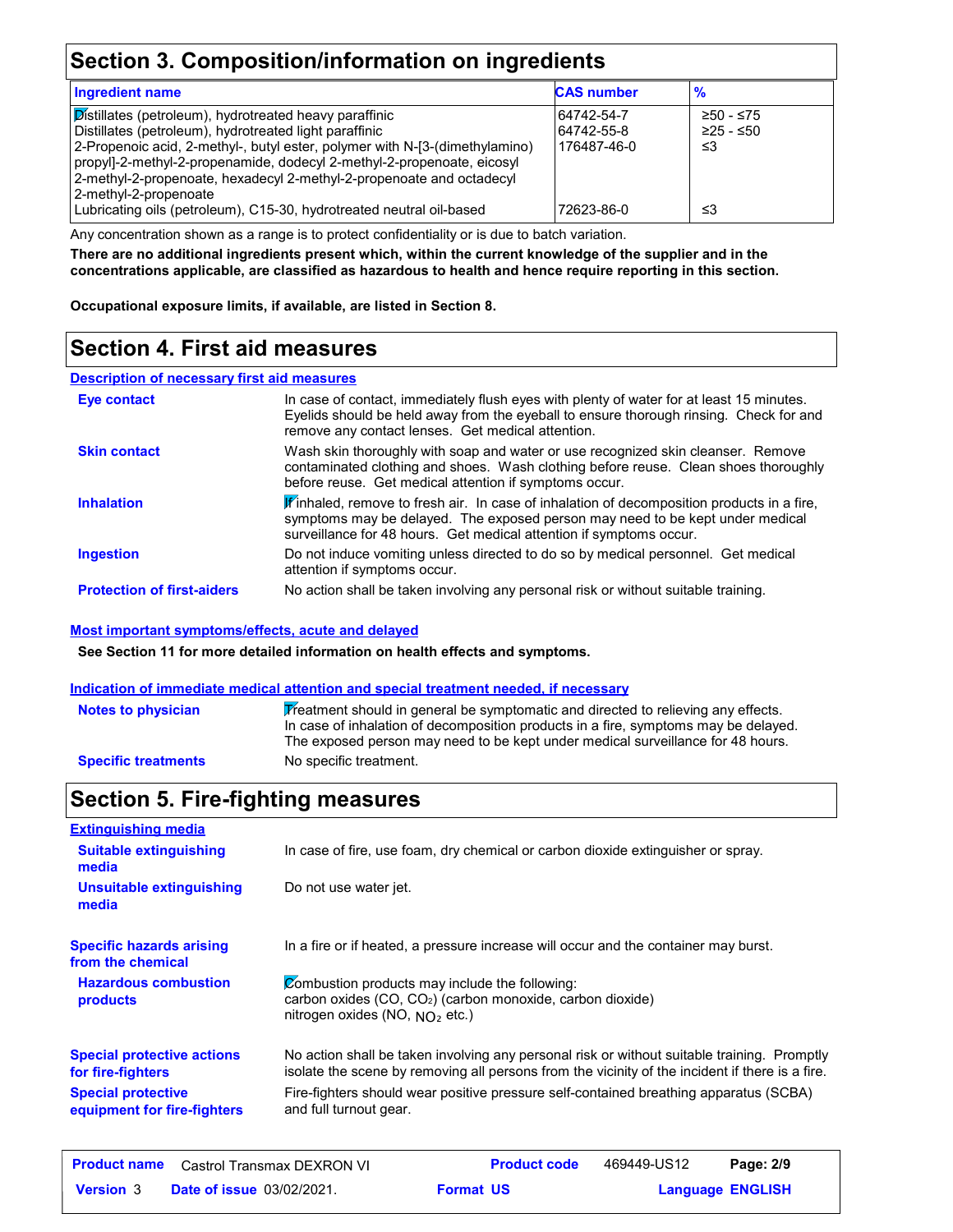### **Section 6. Accidental release measures**

|                                                              | Personal precautions, protective equipment and emergency procedures                                                                                                                                                                                                                                                                                                                                |  |
|--------------------------------------------------------------|----------------------------------------------------------------------------------------------------------------------------------------------------------------------------------------------------------------------------------------------------------------------------------------------------------------------------------------------------------------------------------------------------|--|
| For non-emergency<br>personnel                               | No action shall be taken involving any personal risk or without suitable training.<br>Evacuate surrounding areas. Keep unnecessary and unprotected personnel from<br>entering. Do not touch or walk through spilled material. Put on appropriate personal<br>protective equipment. Floors may be slippery; use care to avoid falling.                                                              |  |
| For emergency responders                                     | If specialized clothing is required to deal with the spillage, take note of any information in<br>Section 8 on suitable and unsuitable materials. See also the information in "For non-<br>emergency personnel".                                                                                                                                                                                   |  |
| <b>Environmental precautions</b>                             | Avoid dispersal of spilled material and runoff and contact with soil, waterways, drains<br>and sewers. Inform the relevant authorities if the product has caused environmental<br>pollution (sewers, waterways, soil or air).                                                                                                                                                                      |  |
| <b>Methods and materials for containment and cleaning up</b> |                                                                                                                                                                                                                                                                                                                                                                                                    |  |
| <b>Small spill</b>                                           | Stop leak if without risk. Move containers from spill area. Absorb with an inert material<br>and place in an appropriate waste disposal container. Dispose of via a licensed waste<br>disposal contractor.                                                                                                                                                                                         |  |
| Large spill                                                  | Stop leak if without risk. Move containers from spill area. Prevent entry into sewers,<br>water courses, basements or confined areas. Contain and collect spillage with non-<br>combustible, absorbent material e.g. sand, earth, vermiculite or diatomaceous earth and<br>place in container for disposal according to local regulations. Dispose of via a licensed<br>waste disposal contractor. |  |

### **Section 7. Handling and storage**

| <b>Precautions for safe handling</b>                                             |                                                                                                                                                                                                                                                                                                                                                                                                                                                                                                                                                                                               |
|----------------------------------------------------------------------------------|-----------------------------------------------------------------------------------------------------------------------------------------------------------------------------------------------------------------------------------------------------------------------------------------------------------------------------------------------------------------------------------------------------------------------------------------------------------------------------------------------------------------------------------------------------------------------------------------------|
| <b>Protective measures</b>                                                       | Put on appropriate personal protective equipment (see Section 8).                                                                                                                                                                                                                                                                                                                                                                                                                                                                                                                             |
| <b>Advice on general</b><br>occupational hygiene                                 | Eating, drinking and smoking should be prohibited in areas where this material is<br>handled, stored and processed. Wash thoroughly after handling. Remove contaminated<br>clothing and protective equipment before entering eating areas. See also Section 8 for<br>additional information on hygiene measures.                                                                                                                                                                                                                                                                              |
| <b>Conditions for safe storage,</b><br>including any<br><i>incompatibilities</i> | Store in accordance with local regulations. Store in original container protected from<br>direct sunlight in a dry, cool and well-ventilated area, away from incompatible materials<br>(see Section 10) and food and drink. Keep container tightly closed and sealed until<br>ready for use. Store and use only in equipment/containers designed for use with this<br>product. Containers that have been opened must be carefully resealed and kept upright<br>to prevent leakage. Do not store in unlabeled containers. Use appropriate containment<br>to avoid environmental contamination. |
| <b>Not suitable</b>                                                              | Prolonged exposure to elevated temperature                                                                                                                                                                                                                                                                                                                                                                                                                                                                                                                                                    |

### **Section 8. Exposure controls/personal protection**

#### **Control parameters**

**Occupational exposure limits**

**Distillates (petroleum), hydrotreated heavy paraffinic <b>ACGIH TLV (United States).** 

TWA: 5 mg/m<sup>3</sup> 8 hours. Issued/Revised: 11/2009 Form: Inhalable fraction **OSHA PEL (United States).** TWA: 5 mg/m<sup>3</sup> 8 hours. Issued/Revised: 6/1993

Distillates (petroleum), hydrotreated light paraffinic **ACGIH TLV (United States).**

TWA: 5 mg/m<sup>3</sup> 8 hours. Issued/Revised: 11/2009 Form: Inhalable fraction **OSHA PEL (United States).** TWA: 5 mg/m<sup>3</sup> 8 hours. Issued/Revised: 6/1993

2-Propenoic acid, 2-methyl-, butyl ester, polymer with N-[3- (dimethylamino)propyl]-2-methyl-2-propenamide, dodecyl 2-methylNone.

|                  | <b>Product name</b> Castrol Transmax DEXRON VI | <b>Product code</b> | 469449-US12 | Page: 3/9               |
|------------------|------------------------------------------------|---------------------|-------------|-------------------------|
| <b>Version 3</b> | <b>Date of issue 03/02/2021.</b>               | <b>Format US</b>    |             | <b>Language ENGLISH</b> |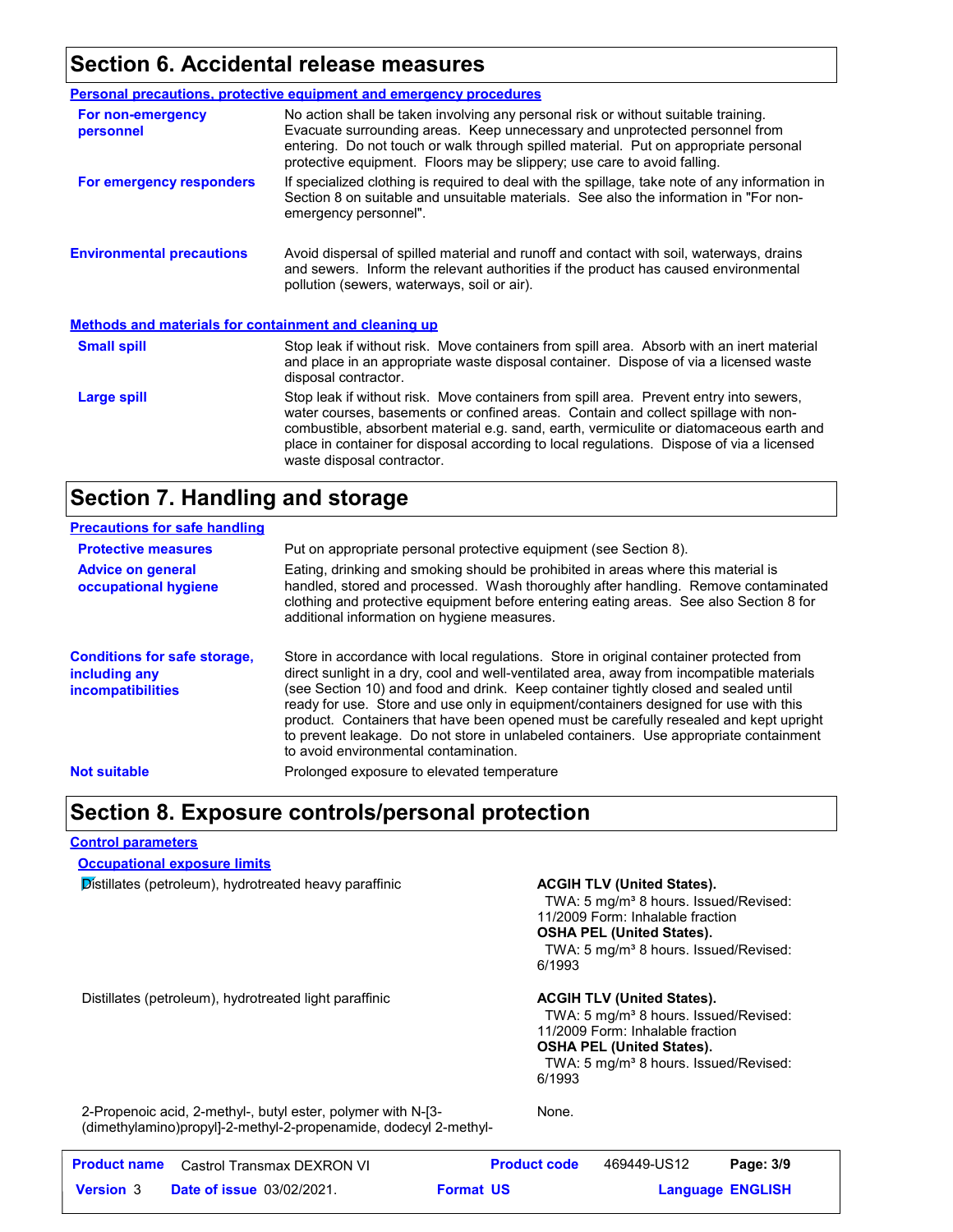### **Section 8. Exposure controls/personal protection**

2-propenoate, eicosyl 2-methyl-2-propenoate, hexadecyl 2-methyl-2-propenoate and octadecyl 2-methyl-2-propenoate

Lubricating oils (petroleum), C15-30, hydrotreated neutral oil-based **ACGIH TLV (United States).**

TWA: 5 mg/m<sup>3</sup> 8 hours. Issued/Revised: 11/2009 Form: Inhalable fraction **OSHA PEL (United States).**

TWA: 5 mg/m<sup>3</sup> 8 hours. Issued/Revised: 6/1993

| <b>Appropriate engineering</b><br>controls | All activities involving chemicals should be assessed for their risks to health, to ensure<br>exposures are adequately controlled. Personal protective equipment should only be<br>considered after other forms of control measures (e.g. engineering controls) have been<br>suitably evaluated. Personal protective equipment should conform to appropriate<br>standards, be suitable for use, be kept in good condition and properly maintained.<br>Your supplier of personal protective equipment should be consulted for advice on<br>selection and appropriate standards. For further information contact your national<br>organisation for standards.<br>Provide exhaust ventilation or other engineering controls to keep the relevant airborne<br>concentrations below their respective occupational exposure limits.<br>The final choice of protective equipment will depend upon a risk assessment. It is<br>important to ensure that all items of personal protective equipment are compatible. |
|--------------------------------------------|------------------------------------------------------------------------------------------------------------------------------------------------------------------------------------------------------------------------------------------------------------------------------------------------------------------------------------------------------------------------------------------------------------------------------------------------------------------------------------------------------------------------------------------------------------------------------------------------------------------------------------------------------------------------------------------------------------------------------------------------------------------------------------------------------------------------------------------------------------------------------------------------------------------------------------------------------------------------------------------------------------|
| <b>Environmental exposure</b><br>controls  | Emissions from ventilation or work process equipment should be checked to ensure they<br>comply with the requirements of environmental protection legislation. In some cases,<br>fume scrubbers, filters or engineering modifications to the process equipment will be<br>necessary to reduce emissions to acceptable levels.                                                                                                                                                                                                                                                                                                                                                                                                                                                                                                                                                                                                                                                                              |
| <b>Individual protection measures</b>      |                                                                                                                                                                                                                                                                                                                                                                                                                                                                                                                                                                                                                                                                                                                                                                                                                                                                                                                                                                                                            |
| <b>Hygiene measures</b>                    | Wash hands, forearms and face thoroughly after handling chemical products, before<br>eating, smoking and using the lavatory and at the end of the working period.<br>Appropriate techniques should be used to remove potentially contaminated clothing.<br>Wash contaminated clothing before reusing. Ensure that eyewash stations and safety<br>showers are close to the workstation location.                                                                                                                                                                                                                                                                                                                                                                                                                                                                                                                                                                                                            |
| <b>Eye/face protection</b>                 | Safety glasses with side shields.                                                                                                                                                                                                                                                                                                                                                                                                                                                                                                                                                                                                                                                                                                                                                                                                                                                                                                                                                                          |
| <b>Skin protection</b>                     |                                                                                                                                                                                                                                                                                                                                                                                                                                                                                                                                                                                                                                                                                                                                                                                                                                                                                                                                                                                                            |
| <b>Hand protection</b>                     | Wear protective gloves if prolonged or repeated contact is likely. Wear chemical<br>resistant gloves. Recommended: Nitrile gloves. The correct choice of protective gloves<br>depends upon the chemicals being handled, the conditions of work and use, and the<br>condition of the gloves (even the best chemically resistant glove will break down after<br>repeated chemical exposures). Most gloves provide only a short time of protection<br>before they must be discarded and replaced. Because specific work environments and<br>material handling practices vary, safety procedures should be developed for each<br>intended application. Gloves should therefore be chosen in consultation with the supplier/<br>manufacturer and with a full assessment of the working conditions.                                                                                                                                                                                                              |
| <b>Body protection</b>                     | Use of protective clothing is good industrial practice.<br>Personal protective equipment for the body should be selected based on the task being<br>performed and the risks involved and should be approved by a specialist before handling<br>this product.<br>Cotton or polyester/cotton overalls will only provide protection against light superficial<br>contamination that will not soak through to the skin. Overalls should be laundered on a<br>regular basis. When the risk of skin exposure is high (e.g. when cleaning up spillages or<br>if there is a risk of splashing) then chemical resistant aprons and/or impervious chemical<br>suits and boots will be required.                                                                                                                                                                                                                                                                                                                      |
| <b>Other skin protection</b>               | Appropriate footwear and any additional skin protection measures should be selected<br>based on the task being performed and the risks involved and should be approved by a<br>specialist before handling this product.                                                                                                                                                                                                                                                                                                                                                                                                                                                                                                                                                                                                                                                                                                                                                                                    |
| <b>Respiratory protection</b>              | In case of insufficient ventilation, wear suitable respiratory equipment.<br>The correct choice of respiratory protection depends upon the chemicals being handled,<br>the conditions of work and use, and the condition of the respiratory equipment. Safety<br>procedures should be developed for each intended application. Respiratory protection<br>equipment should therefore be chosen in consultation with the supplier/manufacturer<br>and with a full assessment of the working conditions.                                                                                                                                                                                                                                                                                                                                                                                                                                                                                                      |

| <b>Product name</b> | Castrol Transmax DEXRON VI       |                  | <b>Product code</b> | 469449-US12             | Page: 4/9 |  |
|---------------------|----------------------------------|------------------|---------------------|-------------------------|-----------|--|
| <b>Version</b> 3    | <b>Date of issue 03/02/2021.</b> | <b>Format US</b> |                     | <b>Language ENGLISH</b> |           |  |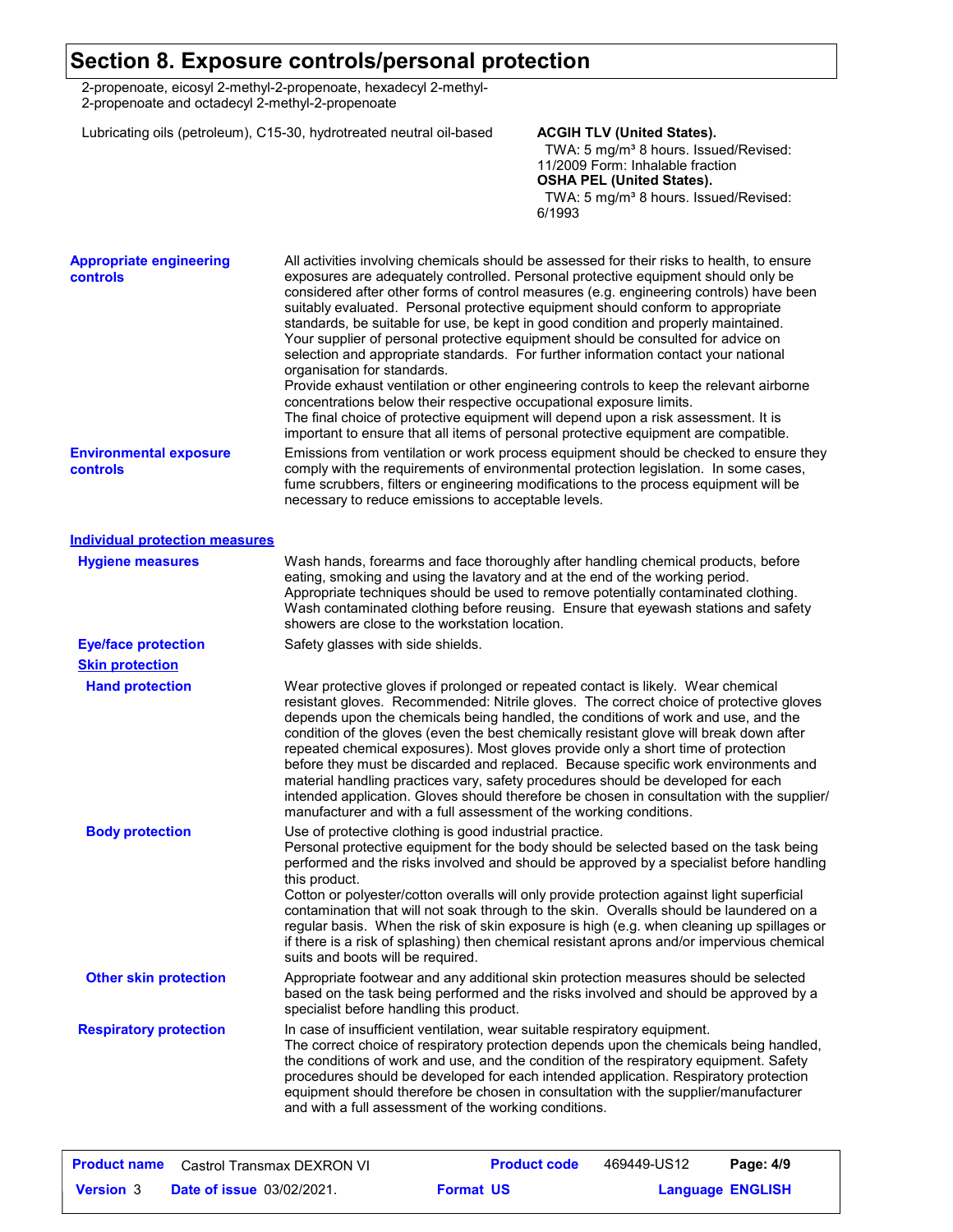## **Section 9. Physical and chemical properties**

| <b>Appearance</b>                                 |                                                                                                                                                   |
|---------------------------------------------------|---------------------------------------------------------------------------------------------------------------------------------------------------|
| <b>Physical state</b>                             | Liquid.                                                                                                                                           |
| Color                                             | Red.                                                                                                                                              |
| Odor                                              | Not available.                                                                                                                                    |
| <b>Odor threshold</b>                             | Not available.                                                                                                                                    |
| рH                                                | Not applicable.                                                                                                                                   |
| <b>Melting point</b>                              | Not available.                                                                                                                                    |
| <b>Boiling point</b>                              | Not available.                                                                                                                                    |
| <b>Flash point</b>                                | Open cup: >177°C (>350.6°F) [Cleveland.]                                                                                                          |
| <b>Pour point</b>                                 | -54 $^{\circ}$ C                                                                                                                                  |
| <b>Evaporation rate</b>                           | Not available.                                                                                                                                    |
| <b>Flammability (solid, gas)</b>                  | Not applicable. Based on - Physical state                                                                                                         |
| Lower and upper explosive<br>(flammable) limits   | Not available.                                                                                                                                    |
| <b>Vapor pressure</b>                             | Not available.                                                                                                                                    |
| <b>Vapor density</b>                              | Not available.                                                                                                                                    |
| <b>Density</b>                                    | <1000 kg/m <sup>3</sup> (<1 g/cm <sup>3</sup> ) at 15 <sup>°</sup> C                                                                              |
| <b>Solubility</b>                                 | insoluble in water.                                                                                                                               |
| <b>Partition coefficient: n-</b><br>octanol/water | Not available.                                                                                                                                    |
| <b>Auto-ignition temperature</b>                  | Not available.                                                                                                                                    |
| <b>Decomposition temperature</b>                  | Not available.                                                                                                                                    |
| <b>Viscosity</b>                                  | Kinematic: 30.2 mm <sup>2</sup> /s (30.2 cSt) at 40 $^{\circ}$ C<br>Kinematic: 5.7 to 6.3 mm <sup>2</sup> /s (5.7 to 6.3 cSt) at 100 $^{\circ}$ C |

## **Section 10. Stability and reactivity**

| <b>Reactivity</b>                            | No specific test data available for this product. Refer to Conditions to avoid and<br>Incompatible materials for additional information.                                |
|----------------------------------------------|-------------------------------------------------------------------------------------------------------------------------------------------------------------------------|
| <b>Chemical stability</b>                    | The product is stable.                                                                                                                                                  |
| <b>Possibility of hazardous</b><br>reactions | Under normal conditions of storage and use, hazardous reactions will not occur.<br>Under normal conditions of storage and use, hazardous polymerization will not occur. |
| <b>Conditions to avoid</b>                   | Avoid all possible sources of ignition (spark or flame).                                                                                                                |
| Incompatible materials                       | Reactive or incompatible with the following materials: oxidizing materials.                                                                                             |
| <b>Hazardous decomposition</b><br>products   | Under normal conditions of storage and use, hazardous decomposition products should<br>not be produced.                                                                 |

### **Section 11. Toxicological information**

#### **Information on toxicological effects**

| <b>Aspiration hazard</b>                                                                                                       |                                                                                |  |  |
|--------------------------------------------------------------------------------------------------------------------------------|--------------------------------------------------------------------------------|--|--|
| <b>Name</b>                                                                                                                    | <b>Result</b>                                                                  |  |  |
| Distillates (petroleum), hydrotreated light paraffinic<br>Lubricating oils (petroleum), C15-30, hydrotreated neutral oil-based | <b>ASPIRATION HAZARD - Category 1</b><br><b>ASPIRATION HAZARD - Category 1</b> |  |  |

**Information on the likely routes of exposure**

Routes of entry anticipated: Dermal, Inhalation.

## **Potential acute health effects**

|                  | <b>Product name</b> Castrol Transmax DEXRON VI | <b>Product code</b> | 469449-US12 | Page: 5/9               |  |
|------------------|------------------------------------------------|---------------------|-------------|-------------------------|--|
| <b>Version 3</b> | <b>Date of issue 03/02/2021.</b>               | <b>Format US</b>    |             | <b>Language ENGLISH</b> |  |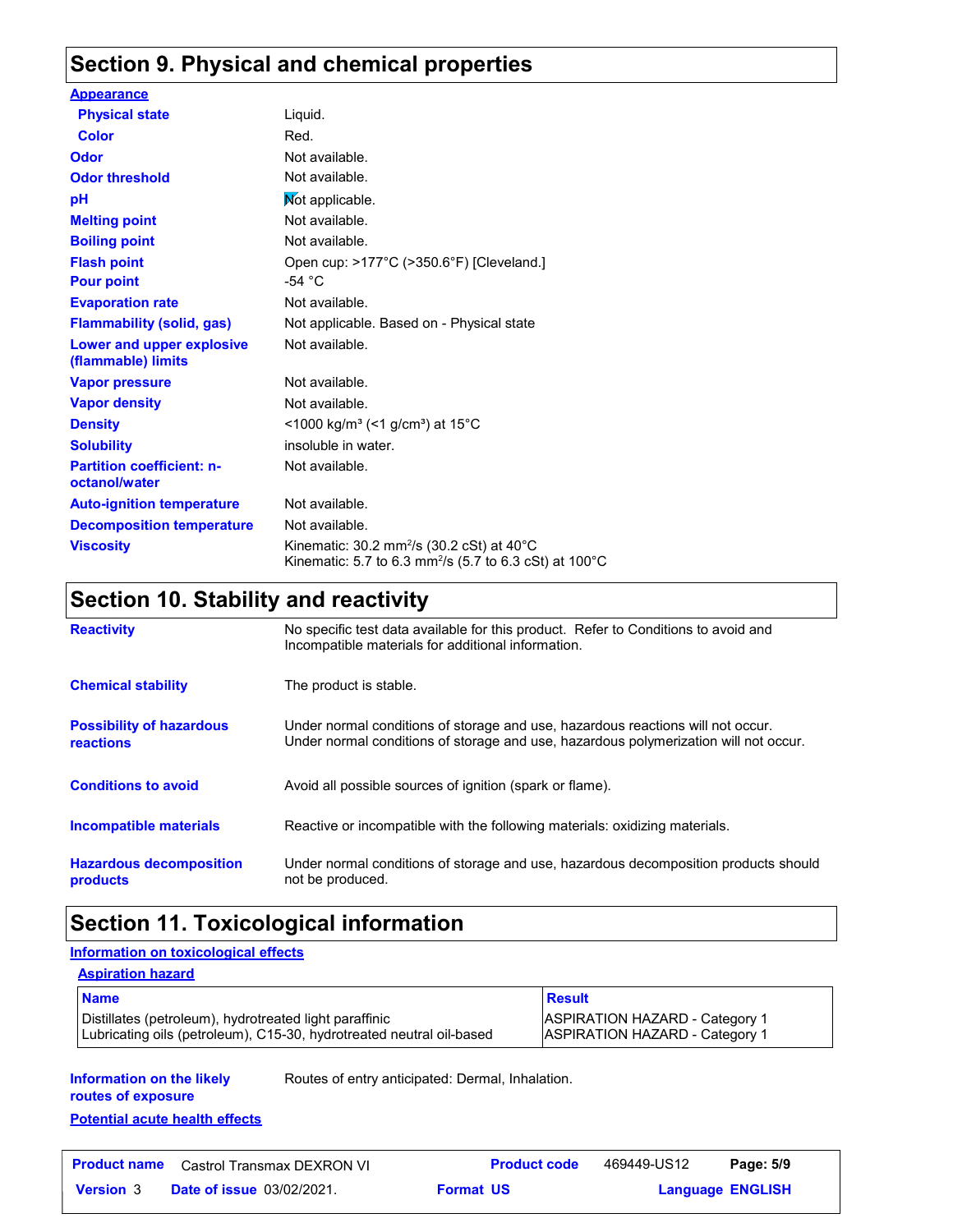## **Section 11. Toxicological information**

| <b>Eye contact</b>                                            | No known significant effects or critical hazards.                                                                          |
|---------------------------------------------------------------|----------------------------------------------------------------------------------------------------------------------------|
| <b>Skin contact</b>                                           | No known significant effects or critical hazards.                                                                          |
| <b>Inhalation</b>                                             | Exposure to decomposition products may cause a health hazard. Serious effects may<br>be delayed following exposure.        |
| <b>Ingestion</b>                                              | No known significant effects or critical hazards.                                                                          |
|                                                               | <b>Symptoms related to the physical, chemical and toxicological characteristics</b>                                        |
| <b>Eye contact</b>                                            | No specific data.                                                                                                          |
| <b>Skin contact</b>                                           | Adverse symptoms may include the following:<br>irritation<br>dryness<br>cracking                                           |
| <b>Inhalation</b>                                             | May be harmful by inhalation if exposure to vapor, mists or fumes resulting from thermal<br>decomposition products occurs. |
|                                                               |                                                                                                                            |
| <b>Ingestion</b>                                              | No specific data.<br>Delayed and immediate effects and also chronic effects from short and long term exposure              |
| <b>Short term exposure</b><br><b>Potential immediate</b>      | Not available.                                                                                                             |
| effects                                                       |                                                                                                                            |
| <b>Potential delayed effects</b><br><b>Long term exposure</b> | Not available.                                                                                                             |
| <b>Potential immediate</b><br>effects                         | Not available.                                                                                                             |
| <b>Potential delayed effects</b>                              | Not available.                                                                                                             |
| <b>Potential chronic health effects</b>                       |                                                                                                                            |
| General                                                       | No known significant effects or critical hazards.                                                                          |
| <b>Carcinogenicity</b>                                        | No known significant effects or critical hazards.                                                                          |
| <b>Mutagenicity</b>                                           | No known significant effects or critical hazards.                                                                          |
| <b>Teratogenicity</b>                                         | No known significant effects or critical hazards.                                                                          |
| <b>Developmental effects</b>                                  | No known significant effects or critical hazards.                                                                          |

#### **Numerical measures of toxicity**

**Acute toxicity estimates**

Not available.

## **Section 12. Ecological information**

#### **Toxicity**

No testing has been performed by the manufacturer.

#### **Persistence and degradability**

Expected to be biodegradable.

#### **Bioaccumulative potential**

This product is not expected to bioaccumulate through food chains in the environment.

#### **Mobility in soil**

**Soil/water partition coefficient (KOC)**

Not available.

| Product name     | Castrol Transmax DEXRON VI       | <b>Product code</b> | 469449-US12 | Page: 6/9               |  |
|------------------|----------------------------------|---------------------|-------------|-------------------------|--|
| <b>Version 3</b> | <b>Date of issue 03/02/2021.</b> | <b>Format US</b>    |             | <b>Language ENGLISH</b> |  |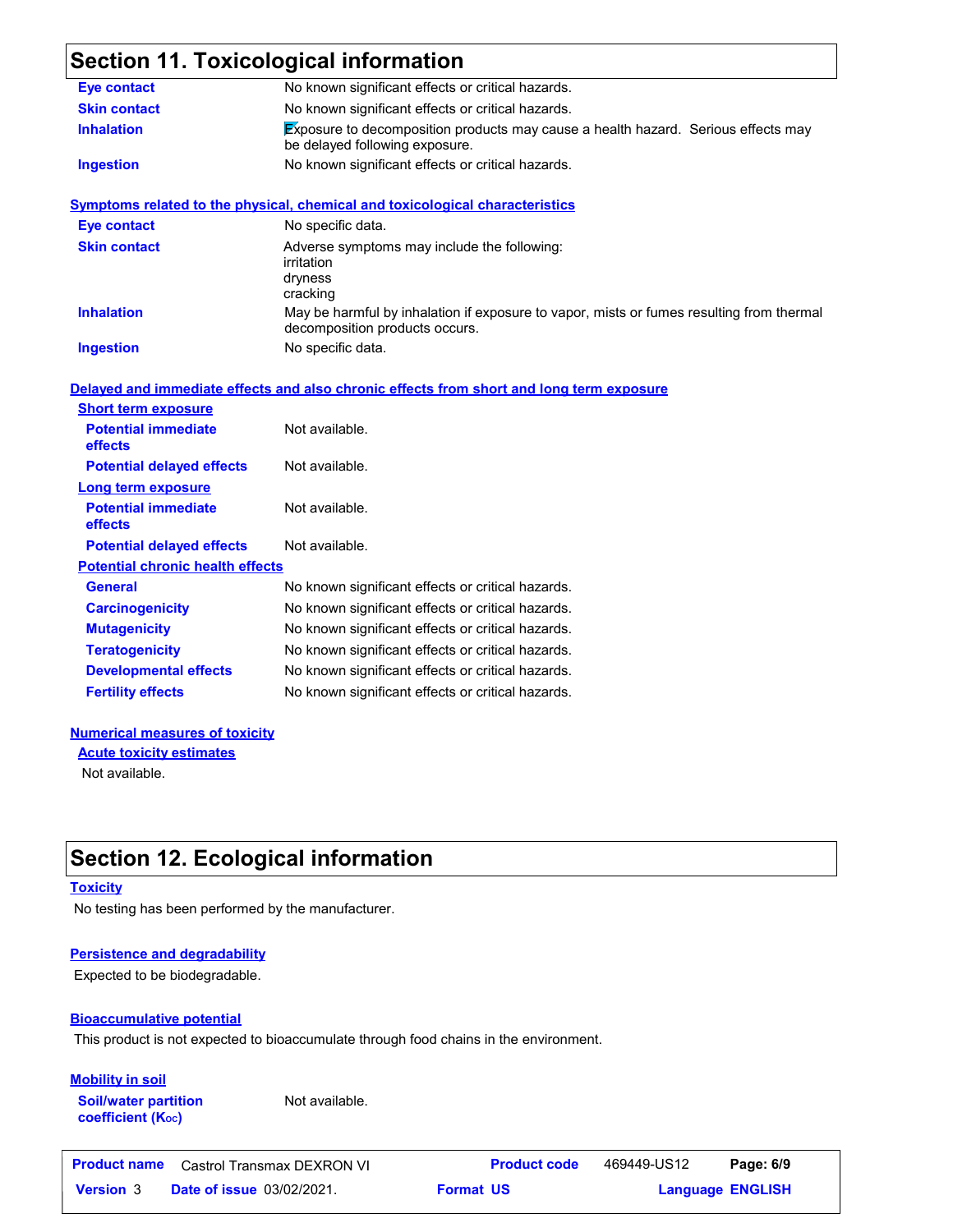### **Section 12. Ecological information**

**Mobility** Spillages may penetrate the soil causing ground water contamination.

**Other adverse effects** No known significant effects or critical hazards.

**Other ecological information** Spills may form a film on water surfaces causing physical damage to organisms. Oxygen transfer could also be impaired.

### **Section 13. Disposal considerations**

The generation of waste should be avoided or minimized wherever possible. Significant quantities of waste product residues should not be disposed of via the foul sewer but processed in a suitable effluent treatment plant. Dispose of surplus and non-recyclable products via a licensed waste disposal contractor. Disposal of this product, solutions and any by-products should at all times comply with the requirements of environmental protection and waste disposal legislation and any regional local authority requirements. Waste packaging should be recycled. Incineration or landfill should only be considered when recycling is not feasible. This material and its container must be disposed of in a safe way. Empty containers or liners may retain some product residues. Avoid dispersal of spilled material and runoff and contact with soil, waterways, drains and sewers. **Disposal methods**

### **Section 14. Transport information**

|                                         | <b>DOT Classification</b> | <b>TDG Classification</b> | <b>IMDG</b>              | <b>IATA</b>    |
|-----------------------------------------|---------------------------|---------------------------|--------------------------|----------------|
| <b>UN number</b>                        | Not regulated.            | Not regulated.            | Not regulated.           | Not regulated. |
| <b>UN proper</b><br>shipping name       |                           |                           | -                        |                |
| <b>Transport</b><br>hazard class(es)    |                           |                           | $\overline{\phantom{0}}$ |                |
| <b>Packing group</b>                    | -                         | -                         | -                        |                |
| <b>Environmental</b><br>hazards         | No.                       | lNo.                      | No.                      | No.            |
| <b>Additional</b><br><b>information</b> |                           |                           |                          |                |

**Special precautions for user** Not available.

**Transport in bulk according to IMO instruments** Not available.

### **Section 15. Regulatory information**

**U.S. Federal regulations**

**SARA 302/304 United States inventory** All components are active or exempted. **(TSCA 8b)**

**Composition/information on ingredients**

No products were found.

#### **SARA 311/312**

**SARA 313 Classification** Not applicable.

**Date of issue** 03/02/2021. **Version** 3 **Format Language Product name** Castrol Transmax DEXRON VI **Product code** 469449-US12 **Page: 7/9 Format US** 

**Language ENGLISH** 469449-US12 Page: 7/9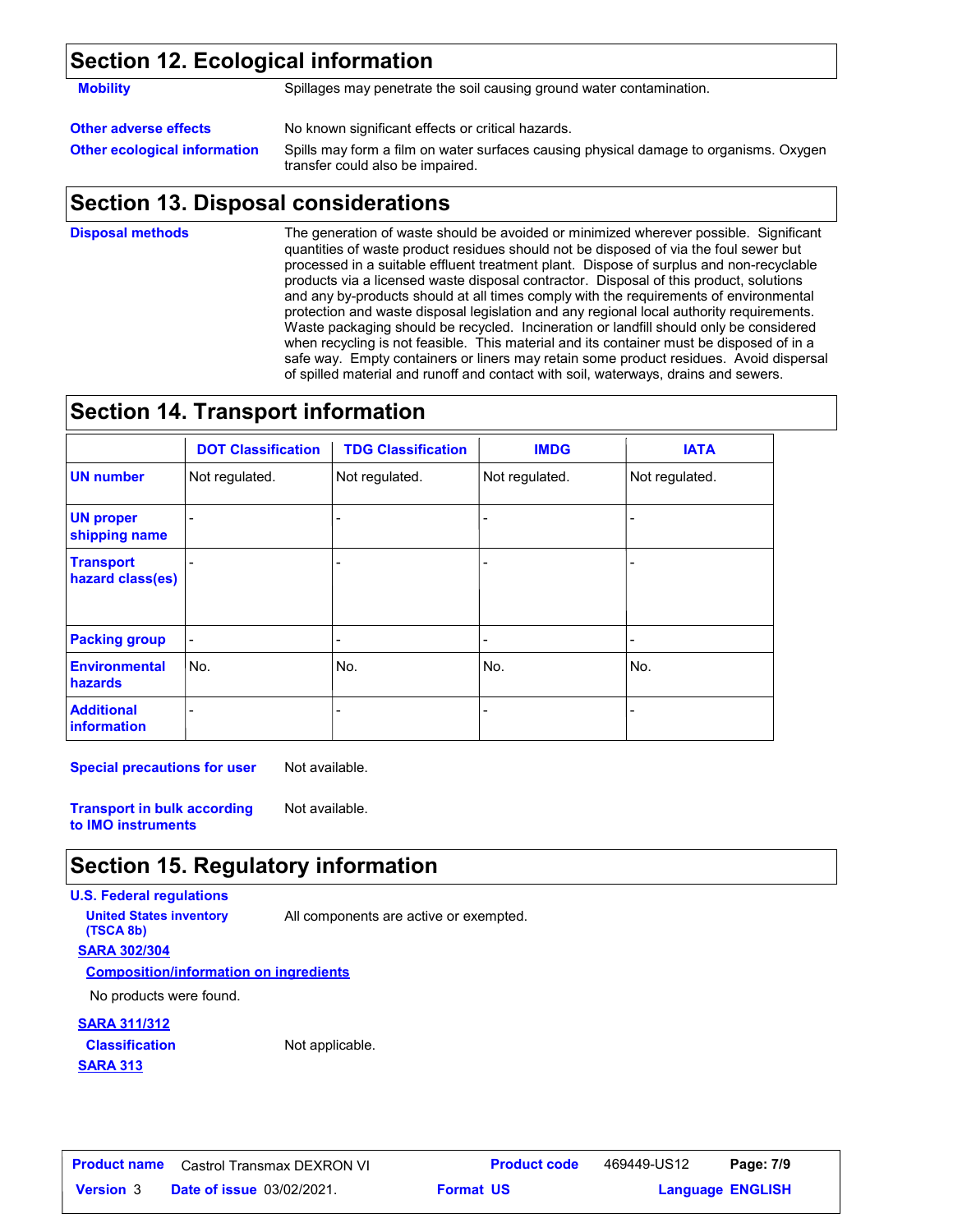### **Section 15. Regulatory information**

| <b>Form R - Reporting</b><br><b>requirements</b> | This product does not contain any hazardous ingredients at or above regulated<br>thresholds.                                                              |
|--------------------------------------------------|-----------------------------------------------------------------------------------------------------------------------------------------------------------|
| <b>Supplier notification</b>                     | This product does not contain any hazardous ingredients at or above regulated<br>thresholds.                                                              |
| <b>State regulations</b>                         |                                                                                                                                                           |
| <b>Massachusetts</b>                             | The following components are listed: OIL MIST, MINERAL; MINERAL OIL,<br>PETROLEUM DISTILLATES, HYDROTREATED LIGHT PARAFFINIC; OIL MIST,<br><b>MINFRAI</b> |
| <b>New Jersey</b>                                | The following components are listed: Amines, polyethylenepoly-, reaction products with<br>succinic anhydride polyisobutenyl derivs., borated              |
| <b>Pennsylvania</b>                              | The following components are listed: Amines, polyethylenepoly-, reaction products with<br>succinic anhydride polyisobutenyl derivs., borated              |

#### **California Prop. 65**

WARNING: This product can expose you to chemicals including Ethylene oxide and Benzene, which are known to the State of California to cause cancer and birth defects or other reproductive harm. This product can expose you to chemicals including Ethyl acrylate, Propylene oxide, 1,4-Dioxane, Naphthalene and Ethylbenzene, which are known to the State of California to cause cancer, and Ethylene Glycol and Toluene, which are known to the State of California to cause birth defects or other reproductive harm. For more information go to www.P65Warnings.ca.gov.

#### **Other regulations**

| <b>Australia inventory (AICS)</b>                                                              | All components are listed or exempted.                                                                                    |
|------------------------------------------------------------------------------------------------|---------------------------------------------------------------------------------------------------------------------------|
| <b>Canada inventory</b>                                                                        | All components are listed or exempted.                                                                                    |
| <b>China inventory (IECSC)</b>                                                                 | All components are listed or exempted.                                                                                    |
| <b>Japan inventory (ENCS)</b><br><b>Korea inventory (KECI)</b><br><b>Philippines inventory</b> | At least one component is not listed.<br>All components are listed or exempted.<br>All components are listed or exempted. |
| (PICCS)<br><b>Taiwan Chemical</b><br><b>Substances Inventory</b><br>(TCSI)                     | All components are listed or exempted.                                                                                    |
| <b>REACH Status</b>                                                                            | For the REACH status of this product please                                                                               |

ase consult your company contact, as identified in Section 1.

#### **Section 16. Other information**

## **National Fire Protection Association (U.S.A.)**

0 **Instability/Reactivity** 1 **Flammability** 1 0 1 **Health Special**

#### **History Date of issue/Date of revision Prepared by Date of previous issue Key to abbreviations** ACGIH = American Conference of Industrial Hygienists ATE = Acute Toxicity Estimate BCF = Bioconcentration Factor CAS Number = Chemical Abstracts Service Registry Number GHS = Globally Harmonized System of Classification and Labelling of Chemicals IATA = International Air Transport Association IBC = Intermediate Bulk Container IMDG = International Maritime Dangerous Goods LogPow = logarithm of the octanol/water partition coefficient MARPOL = International Convention for the Prevention of Pollution From Ships, 1973 as modified by the Protocol of 1978. ("Marpol" = marine pollution) OEL = Occupational Exposure Limit SDS = Safety Data Sheet 03/02/2021. 10/01/2020. Product Stewardship

|                  | <b>Product name</b> Castrol Transmax DEXRON VI | <b>Product code</b> | 469449-US12 | Page: 8/9               |  |
|------------------|------------------------------------------------|---------------------|-------------|-------------------------|--|
| <b>Version</b> 3 | <b>Date of issue 03/02/2021.</b>               | <b>Format US</b>    |             | <b>Language ENGLISH</b> |  |